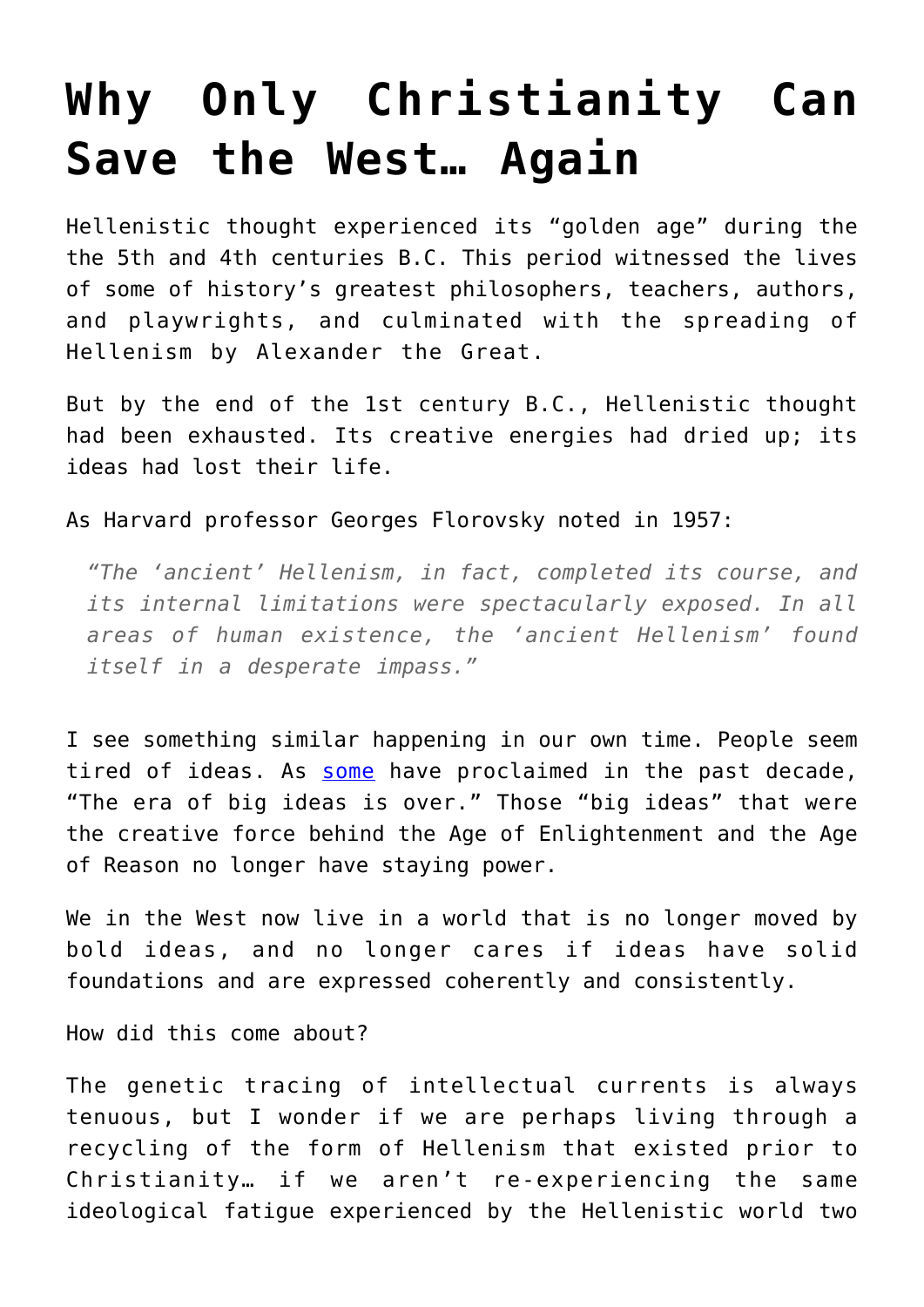millennia ago… if we haven't tried Hellenism again and found it wanting.

According to Florovsky, it was Christianity that first saved the waning Hellenism through putting it in dialogue with revelation:

*"In the Christian faith Hellenism discovered the new impetus, the new inspiration, the new guidance, the new ways. By the grace of God, Hellenism was rejuvenated and renewed, and the new era was inaugurated in the destiny of the Hellenistic world—the era of Christian Hellenism. It was in its 'Byzantine achievement' that latent energies of Hellenism were fully disclosed, and Hellenism reached its full stature."*

This development of a synthesis of Christianity and Hellenism continued throughout the Middle Ages.

In our periodization of Western history, it's well known that the Middle Ages gave way to the Renaissance. The Renaissance witnessed a rediscovered love for Hellenistic ideas for their own sakes, and not how they had been filtered through a synthesis with Christianity for the past one thousand or more years. In a creative reimagining of ancient Hellenistic thought, it attempted to once again pursue truth through a humanism that took as its emblem Protagoras' maxim of "man as the measure of all things."

The Renaissance also, of course, saw the breakup of a shared theological and metaphysical vision in the West with the Protestant Reformation. The Reformation also brought about a breakup of the synthesis of Christianity and Hellenism, and each was led to pursue its own path.

With the loss of religious unity in the West, people sought some other basis of unity, some other vision that would inspire creativity. The newly de-Christianized Hellenism gave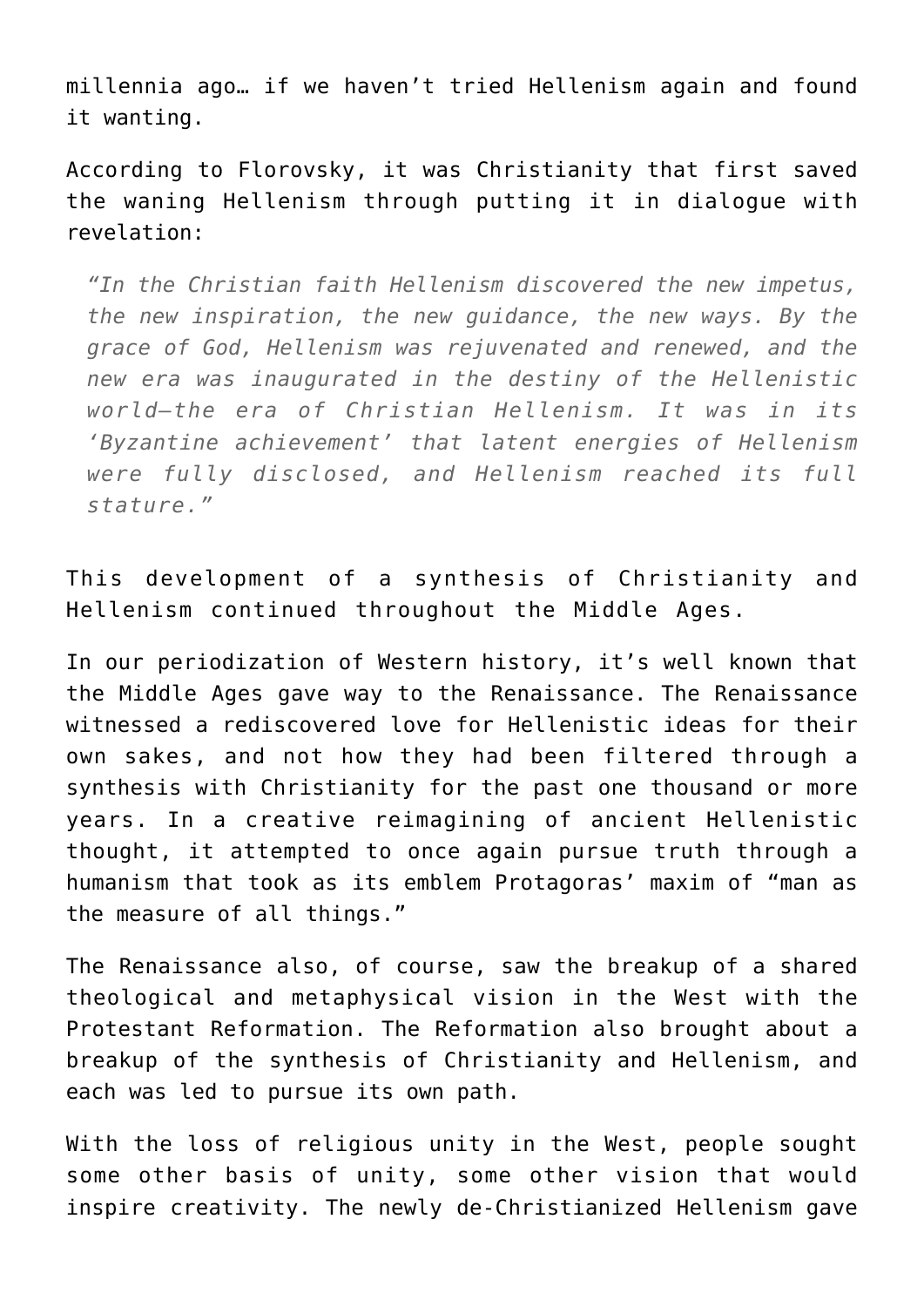birth to various philosophical movements that were used as the intellectual basis for newly formed nation-states. In America and other parts of Europe it was classical liberalism, which based unity on the ideals of freedom—both personal and economic—the rule of law, and limited government. In the Prussian world it was German Idealism, which influenced the creation of a militaristic state that assumed the perfectability of man.

Sure, most of the promoters of these philosophies and founders of nations were professed Christians, as conservatives today are quick to point out. But the intellectual basis of their ideas were only tangentially connected with the Christian metaphysics of previous eras, and over time that connection became more distant.

But it seems that the de-Christianized Hellenism that had animated the Renaissance man and the founding of secular states gradually lost its excitement and authority with the modern man. It no longer seemed to be something worth handing on. There are two different ways of looking at the decline of classical education in America over the past 100-150 years. You can see it as the result of a concerted effort among modern "barbarians" to eradicate the classics from the American curriculum. Or, you can see it as a result of the gradual discovery of the limitations of the classical worldview—the same discovery made by the ancient world centuries before.

Today, we find ourselves in a postmodern world whose greatest prophet was Nietzsche. He [warned](https://www.intellectualtakeout.org/blog/what-did-nietzsche-mean-god-dead) people of the West that, in their return to a de-Christianized Hellenism, they had lost the metaphysical foundation for their big ideas (which were never really separable from the Christianity that had filtered Hellenism to modern man). They had junked the framework in which those ideas made sense. Apart from that framework, he foresaw that the intellectual thinness of those ideas will eventually be unmasked, and the ideologies that come to shape